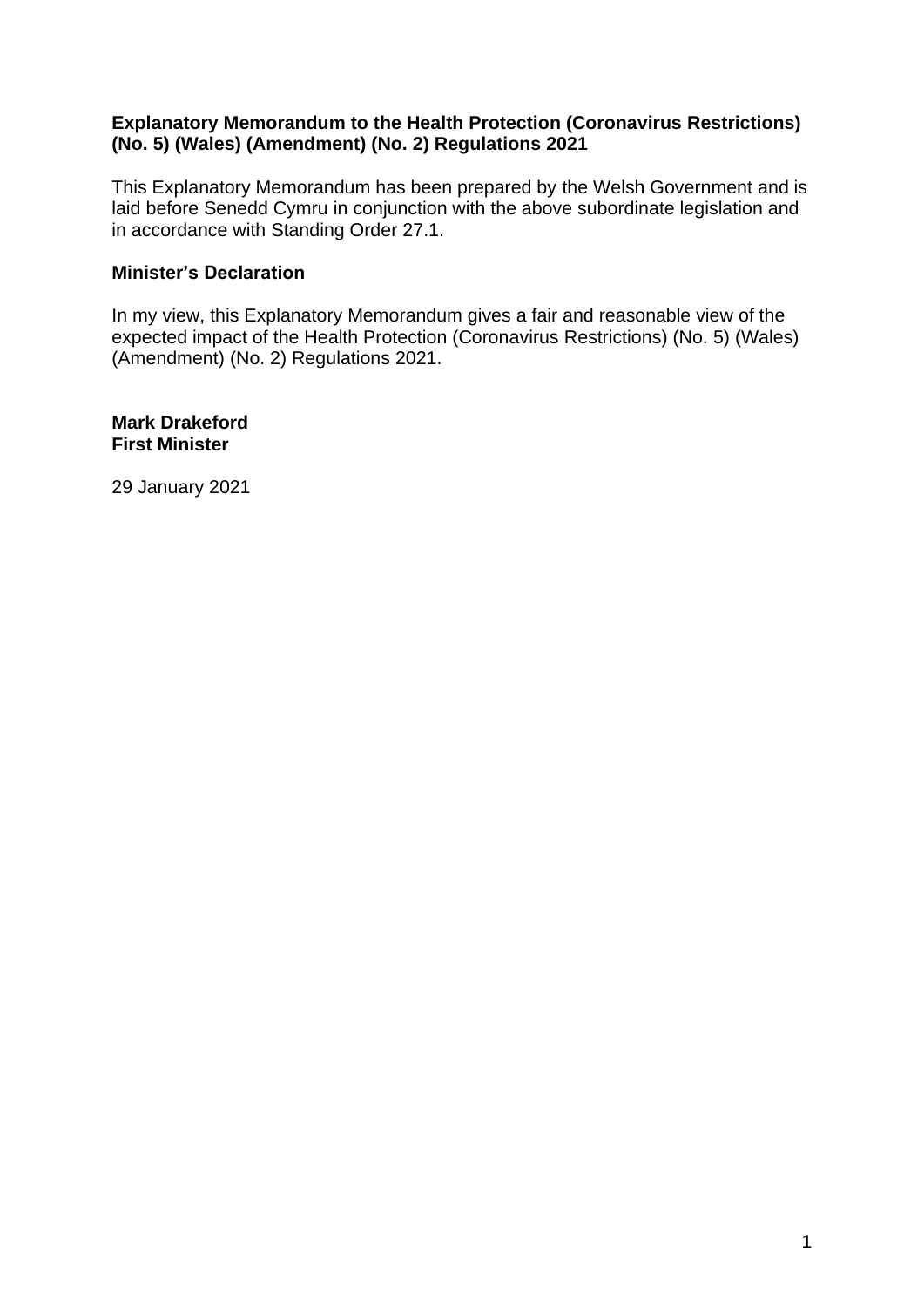# **1. Description**

The Regulations amend the Health Protection (Coronavirus Restrictions) (No. 5) (Wales) Regulations 2020 ("the principal Regulations").

## **2. Matters of special interest to the Legislation, Justice and Constitution Committee**

These Regulations are made under the emergency procedure set out in section 45R of the Public Health (Control of Disease) Act 1984 (c. 22) ("the 1984 Act"). The Regulations are made without a draft having been laid and approved by the Senedd. It is the opinion of the Welsh Ministers that, by reason of urgency, it is necessary to make the Regulations without a draft being so laid and approved so that public health measures can be taken in order to quickly respond to the threat to human health from coronavirus. The Welsh Ministers are of the opinion that the restrictions and requirements as set out in the principal Regulations, as amended by these Regulations, are necessary and proportionate as a public health response to the current threat posed by coronavirus.

## *European Convention on Human Rights*

Whilst the principal Regulations, as amended by these Regulations, engage individual rights under the Human Rights Act 1998 and the European Convention on Human Rights, the Government considers that they are justified for the purpose of preventing the spreading of infectious diseases and/or the interference is permitted on the basis that it is in pursuit of a legitimate aim, namely of protecting public health and are proportionate.

Article 5 (right to liberty), Article 8 (right to respect for private and family life), Article 9 (freedom of thought, conscience and religion), Article 11 (freedom of assembly and association) and Article 1 of the First Protocol (protection of property) are engaged by the principal Regulations.

Each of these are qualified rights, which permit the Welsh Ministers to interfere with the exercise of the rights if necessary in a democratic society in the interests of public safety or for the protection of health. All such restrictions and requirements must be justified on the basis that they are in pursuit of a legitimate aim, namely of protecting public health and are proportionate. Any interference with these rights also needs to be balanced with the State's positive obligations under Article 2 (right to life). The adjustment of the restrictions and requirements under the principal Regulations by these Regulations is a proportionate response to the spread of the coronavirus. It balances the need to maintain an appropriate response to the threat posed by the coronavirus against the rights of individuals and businesses, in a manner which remains proportionate to the need to reduce the rate of transmission of the coronavirus, taking into account the scientific evidence.

These amending Regulations reduce the extent in which the restrictions and requirements under the principal Regulations interfere with those individual rights.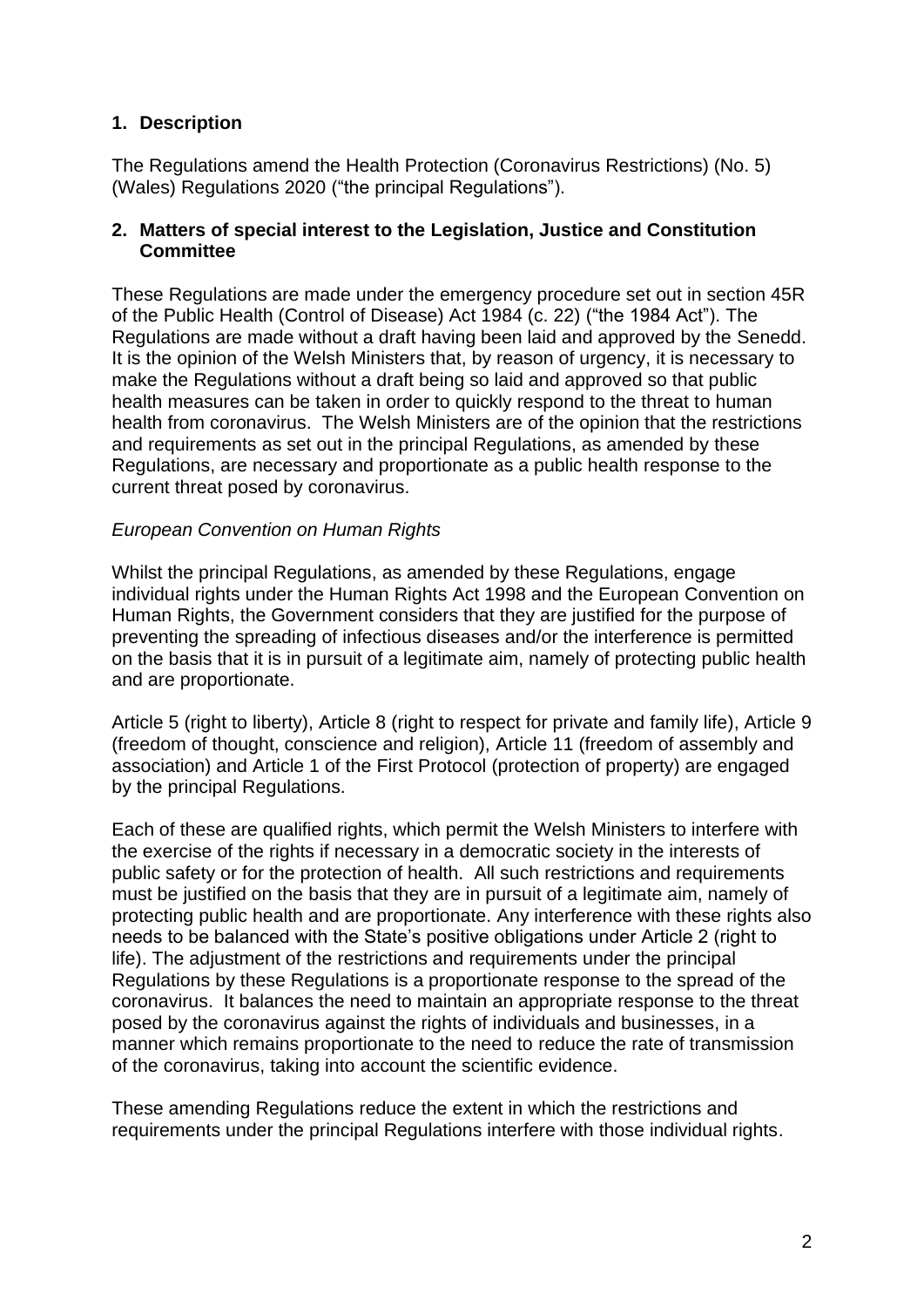# **3. Legislative background**

The 1984 Act, and regulations made under it, provide a legislative framework for health protection in England and Wales. These Regulations are made under sections 45C(1) and (3), 45F(2) and 45P(2) of the 1984 Act. Further information on these powers is set out in the Explanatory Memorandum to the principal Regulations.

## **4. Purpose and intended effect of the legislation**

These Regulations are made in response to the serious and imminent threat to public health which is posed by the incidence and spread of severe acute respiratory syndrome coronavirus 2 (SARS-CoV-2) which causes the disease known as COVID-19.

The principal Regulations made on 18 December set out restrictions and requirements which will apply to four different Alert Levels with the determination of applicable Alert Levels as set out in the updated [Coronavirus Control Plan.](https://gov.wales/coronavirus-control-plan-alert-levels-wales) Wales has been in Alert Level Four since the beginning of the day on 20 December 2020.

The principal Regulations were reviewed on 28 January 2021, in accordance with regulation 2(b) of those Regulations, and the Welsh Ministers agreed that the current level of restrictions (Alert Level 4) should continue. However the following changes are now being made to the principal Regulations:

- a. permitting a household that has ceased to be treated as part of an extended household to form a new extended household, provided that at least 10 days have passed since any member of the household last participated in a gathering with a member of their previous extended household; and
- b. permitting a person to leave the place they are living to exercise with one other person from any household together with any children under 11 from either of those households (this affects Alert Level Four only).

Additionally, these Regulations also make minor, consequential and technical amendments to the principal Regulations.

#### *Extended households*

In all Alert Levels, the principal Regulations permit extended households to be formed, subject to specific restrictions and requirements set out in the relevant Schedule to the Regulations. In Alert Level 4 the Regulations permit "single adult households" to form an extended household (generally known as a support bubble) with one other household. However, it has been the case – in all Alert levels – that if any adult member of the extended household no longer wishes to be part of an extended household, then the extended household came to an end and no future extended household could be formed<sup>1</sup>.

<sup>1</sup> Although extended households or support bubbles have been reformed in different configurations each time the principal regulations have been replaced. Since Boxing Day, a person can only be part of an exclusive support bubble.